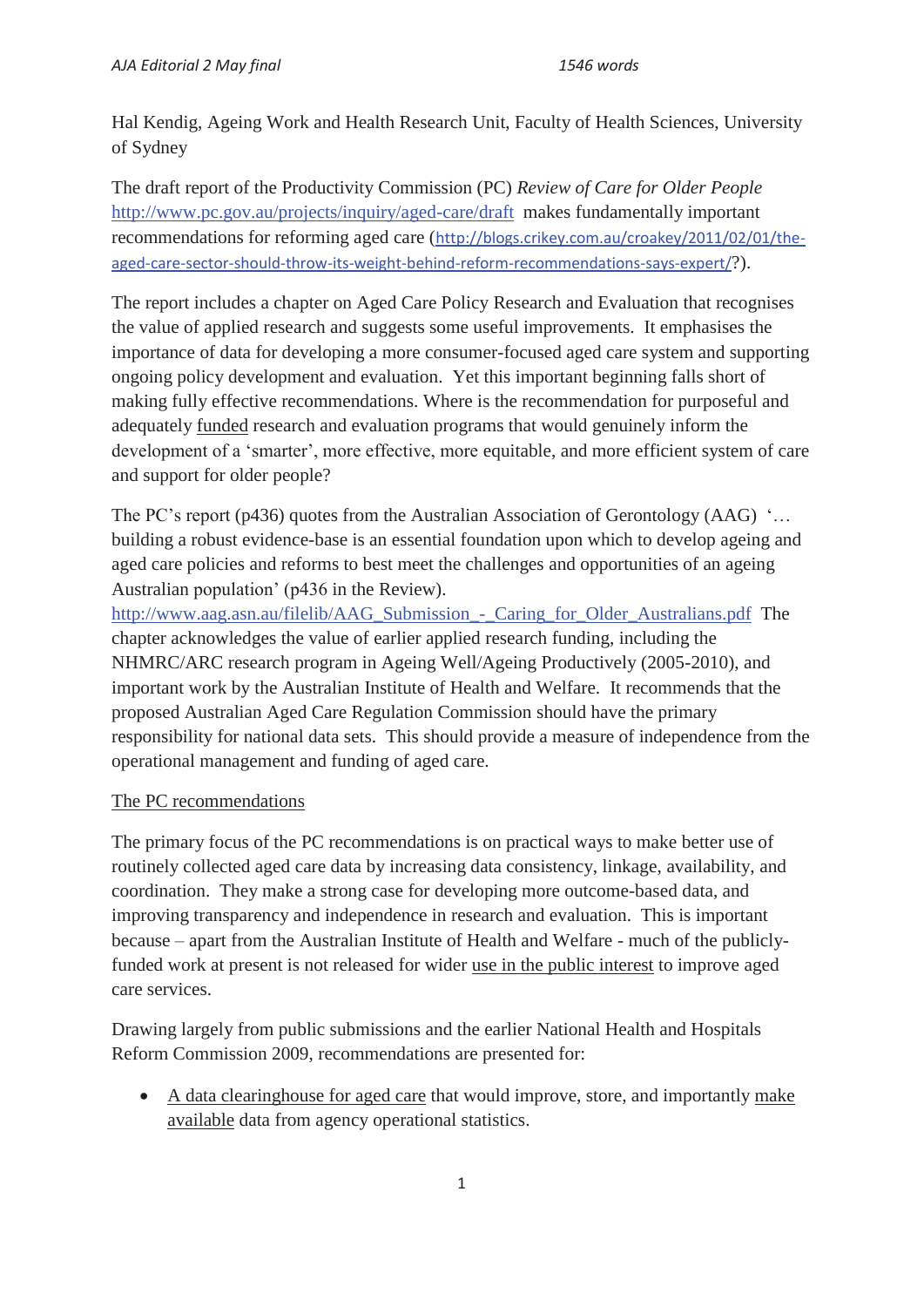- Building a better evidence base including research on the needs of older people and the demand for aged care services and on the cost-effectiveness of prevention and early intervention.
- Better understanding the cost-effectiveness of care in the community and in residential care.
- Better understanding the relationships between aged care and other health and welfare services, and the flow of older people through health and care systems over time.
- Using trials and pilot programs with evaluation and follow-through to find out what works (or not) and why.

The recommendations are valuable and worthy of support.

## The PC on Research Capacity

The PC report briefly reviews applied research developments in ageing, noting that the NHMRC Ageing Well, Ageing Productively Research Program (2005-2010) and the ARC/NHMRC Research Network in Ageing Well (also 2005-2010) have both concluded. It mentions small research centres in Australian Universities, as well as the newly established ARC Centre of Excellence in Population Ageing Research (CEPAR) (2011-2017). It mentions the continuing National Research Priority on Ageing Well, Ageing Productively, and my recommendation for a national Aged Care and Support Research Program modelled on the very successful Australian Housing and Urban Research Institute (AHURI).

The PC does not consider limitations in the resources devoted to ageing research. National cornerstones of information over the past decade - the Ageing and Aged Care Unit in the Australian Institute of Health and Welfare (AIHW) and the Australian Bureau of Statistics (ABS) – have had budget cuts over recent years. The relatively well-funded AWAP research program did not fund any research in its designated area of 'Approaches to Care'. Mainstream ARC and NHMRC research programs – which make funding decisions on the primary criterion of international research excellence rather than national importance for Australia – fund some care-related research notably through the ARC Linkages and NHMRC partnership programs and some NHMRC Health Services and project grants. But they are few and far between and not strategically focussed on developing and improving care and support. The Commonwealth *Building Ageing Research Capacities* initiative was promising but it did not have any fellowships, scholarships, or skill development and it was disbanded a few years ago.

## Where are we now?

We are fortunate in having a strong basis for developing a purposeful research agenda if government chooses to support it. At a broad strategic level the Department of Health and Ageing and the Australian Institute of Health and Welfare (2003) established the *Framework for an Australian Ageing Research Agenda* as part of the Building Ageing Research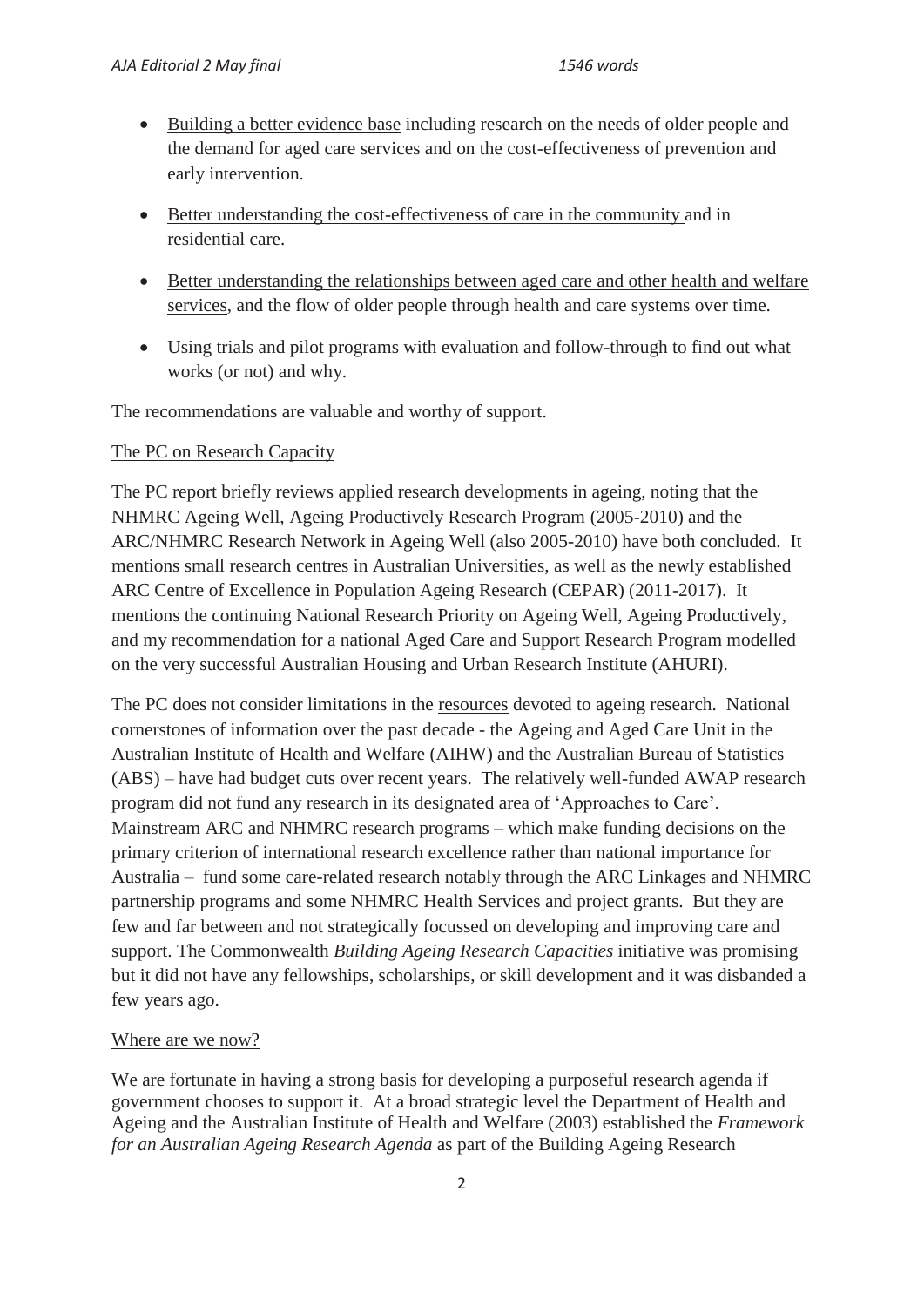Capacities Initiative. The Framework included a priority for research addressing the goal 'Providing accessible, appropriate, high quality health and aged care' as per the National Strategy for an Ageing Australia 2001. Our thinking has progressed considerably over recent years:

- x Aged and Community Services Australia, The Australian Association of Gerontology, and the ARC Research Network in Ageing Well (2010) produced the *Community Care Research Agenda* based on a rigorous consultation and priority setting process. http://www.aag.asn.au/community\_care\_research\_agenda.php. The Agenda addresses topics central to the implementation and delivery of the PC Report recommendation for the benefit of older people and carers.
- The ARC/NHMRC Research Network in Ageing Well in collaboration with the AAG – produced the *Ageing Research Challenge for Australia* (2008) including priority topics central to evidence-based development of health and care systems, prevention and maintaining independence, evaluation, and testing ideas for reform.
- x The Network and collaborators produced *Guidelines for Involving Older People in Community-based Research* and recommendations for conducting consultancies www.ageingwell.edu.au
- The Emerging Researchers in Ageing (ERA) Program led by Monash University is very valuable for graduate students with funding moving from the Network to the new ARC CEPAR Centre.

There have been some promising research developments but they remain limited particularly in informing service and practice developments. AWAP program grants focus on prevention and Aboriginal health but none were funded in the area identified as 'Approaches to Care Supporting Independence'. The valuable Dementia Collaborative Research Centres inform prevention, practice, and service delivery for people with dementia but comparable research is scarce for other older people who need care. The Australian Housing and Urban Research Institute has produced valuable research on accommodation and care directly relevant to the PC Recommendations. The Australian Longitudinal Survey of Women's Health (ALSWH), funded by Health and Ageing, works closely with the Department in producing policyrelevant findings. On occasion small scale, innovative research has been funded by other agencies such as the Australian Health Ministers' Advisory Council, State HACC programs, and foundations and trusts.

Commonwealth support for research and evaluations, however, has fallen to levels far below those that proved to be very valuable in developing and implementing the community and residential care reforms of the 1980s and 1990s. Consultancy reports are seldom released into the public domain where they could inform service improvements. In the 1990s the Department's applied Health Services Research and Development Grants program – which supported valuable applied research in developing the 1980s reforms – was absorbed into the NHMRC with little subsequent work in aged care. The NHMRC had a small ageing research theme in the early 2000s but it was disbanded.

## **Directions**